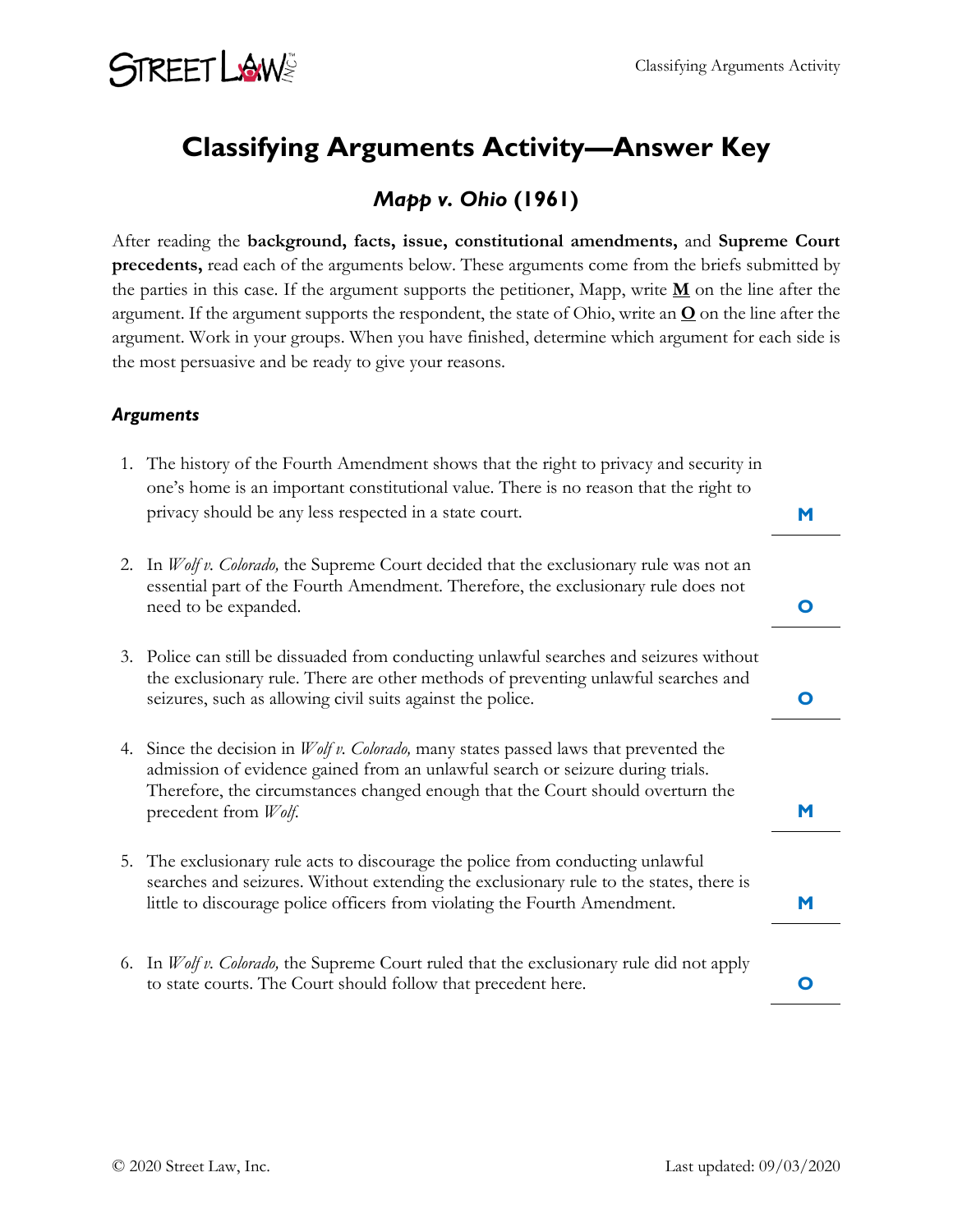

### *Mapp v. Ohio* **(1961)**

**Argued:** March 29, 1961 **Decided:** June 19, 1961

#### *Background*

As originally written, the Bill of Rights applied only to the national government, not state and local governments. This meant that state and local government officials were able to engage in conduct that would infringe on the rights guaranteed in the first 10 amendments to the Constitution. After the Civil War, the 14<sup>th</sup> Amendment was ratified, in part, to address this infringement. The amendment's Due Process Clause guarantees that, "No state shall make or enforce any law which shall abridge the privileges or immunities of citizens of the United States; nor shall any state deprive any person of life, liberty, or property, without **due process of law**." Over time, the Supreme Court has used the Due Process Clause to apply most Bill of Rights protections to the states through a process called **incorporation**. Because this was done over many years on a case-by-case basis and not all amendments have been applied, the process is known as **selective incorporation**.

To decide if a right should be incorporated, the Supreme Court weighs whether that right is fundamental to liberty and deeply rooted in history and tradition. During the colonial period, the British used general warrants in the American colonies that allowed them to search wherever they wanted and seize whatever they found. This angered the colonists and was among the grievances against King George III and Parliament written in the Declaration of Independence. Many historical documents and cases recognized the individual's right to privacy in their own home.

The Fourth Amendment generally requires the police to get a **search warrant** before conducting a search of someone's home. A search warrant is a document issued by a judge or a magistrate granting law enforcement officers permission to search a particular location to uncover evidence of a crime. An application for a search warrant must be supported by **probable cause**, that is, facts that allow a reasonable person to believe evidence will be found in that location. There are several exceptions to the search warrant requirement, such as emergency circumstances and searches of a person at the time of their arrest.

In a federal case, *Weeks v. United States* (1914), the U.S. Supreme Court created the **exclusionary rule**. The Court ruled that, if federal law enforcement officers violate someone's Fourth Amendment rights and search their home without a warrant, any evidence obtained during the search cannot be used against them at trial. However, after *Weeks*, the exclusionary rule applied only to trials taking place in federal courts. *Mapp v. Ohio* considered whether the exclusionary rule should be incorporated against the states and require exclusion of illegally seized evidence from state trials.

#### *Facts*

In 1957, a woman named Dollree Mapp worked for an illegal gambling operation in Cleveland, Ohio. The police received an anonymous tip that Virgil Ogletree, who was wanted for questioning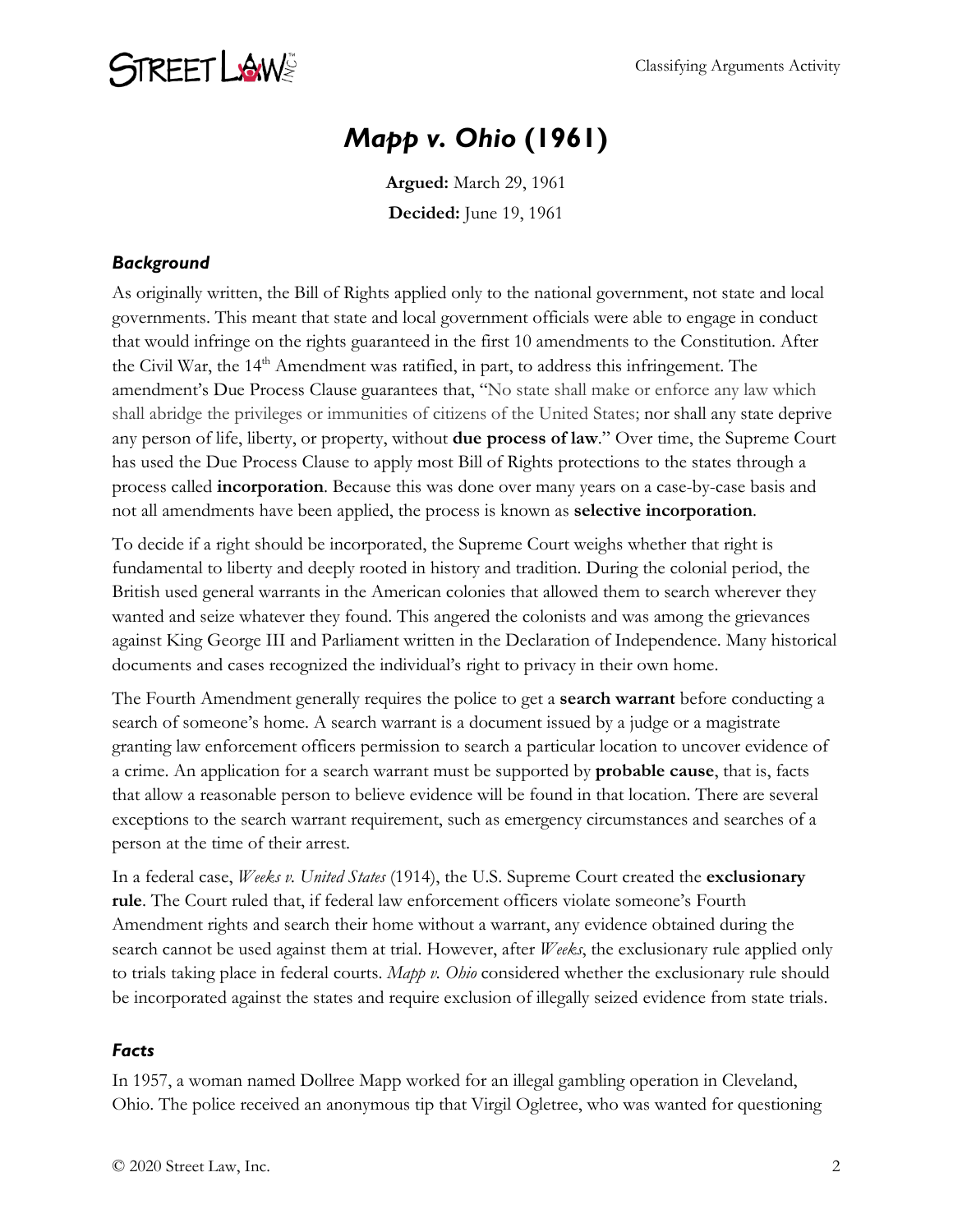# **STREET LAWS**

about a bombing, was hiding in Mapp's home. The police went to Mapp's home and asked for permission to enter, but she refused to let them in without a search warrant.

Several hours later, the police came back to Mapp's house, this time with a piece of paper they claimed was a search warrant. When Mapp took the "search warrant," the police physically fought her to get it back. It is believed the paper was not actually a warrant, a theory that was furthered by the fact that Mapp and her lawyers never saw the alleged warrant again, and the police did not produce it at her trial.

The police searched Mapp's home extensively, including a footlocker in the basement that was too small for a man to be hiding inside. In the footlocker, the police found "lewd and lascivious" material they considered pornography. Mapp claimed the materials had been left by a former tenant. Mapp was arrested and convicted of knowingly possessing pornographic materials in violation of an Ohio state law, even though the trial court found there was no evidence that the police actually did have a search warrant.

Mapp appealed her conviction. She argued that the search violated the Fourth Amendment because the police did not have a warrant and that the illegally seized evidence should have been excluded from her trial. The state of Ohio disagreed, claiming that the exclusionary rule under the Fourth Amendment only applied to federal trials, not cases in state court for violating state law. Mapp asked the U.S. Supreme Court to hear her case, and the Court agreed.

#### *Issue*

Is evidence gained in violation of the Fourth Amendment's prohibition on unreasonable searches and seizures admissible in state courts?

#### *Constitutional Provisions, State Statutes, and Supreme Court Precedents*

#### − **Fourth Amendment to the U.S. Constitution**

"The right of the people to be secure in their persons, houses, papers, and effects, against unreasonable searches and seizures, shall not be violated, and no Warrants shall issue, but upon probable cause, supported by Oath or affirmation, and particularly describing the place to be searched, and the persons or things to be seized."

#### − **14th Amendment, Section 1 (Due Process Clause), to the U.S. Constitution**

"No State shall make or enforce any law which shall abridge the privileges or immunities of citizens of the United States; **nor shall any State deprive any person of life, liberty, or property, without due process of law;** nor deny to any person within its jurisdiction the equal protection of the laws."